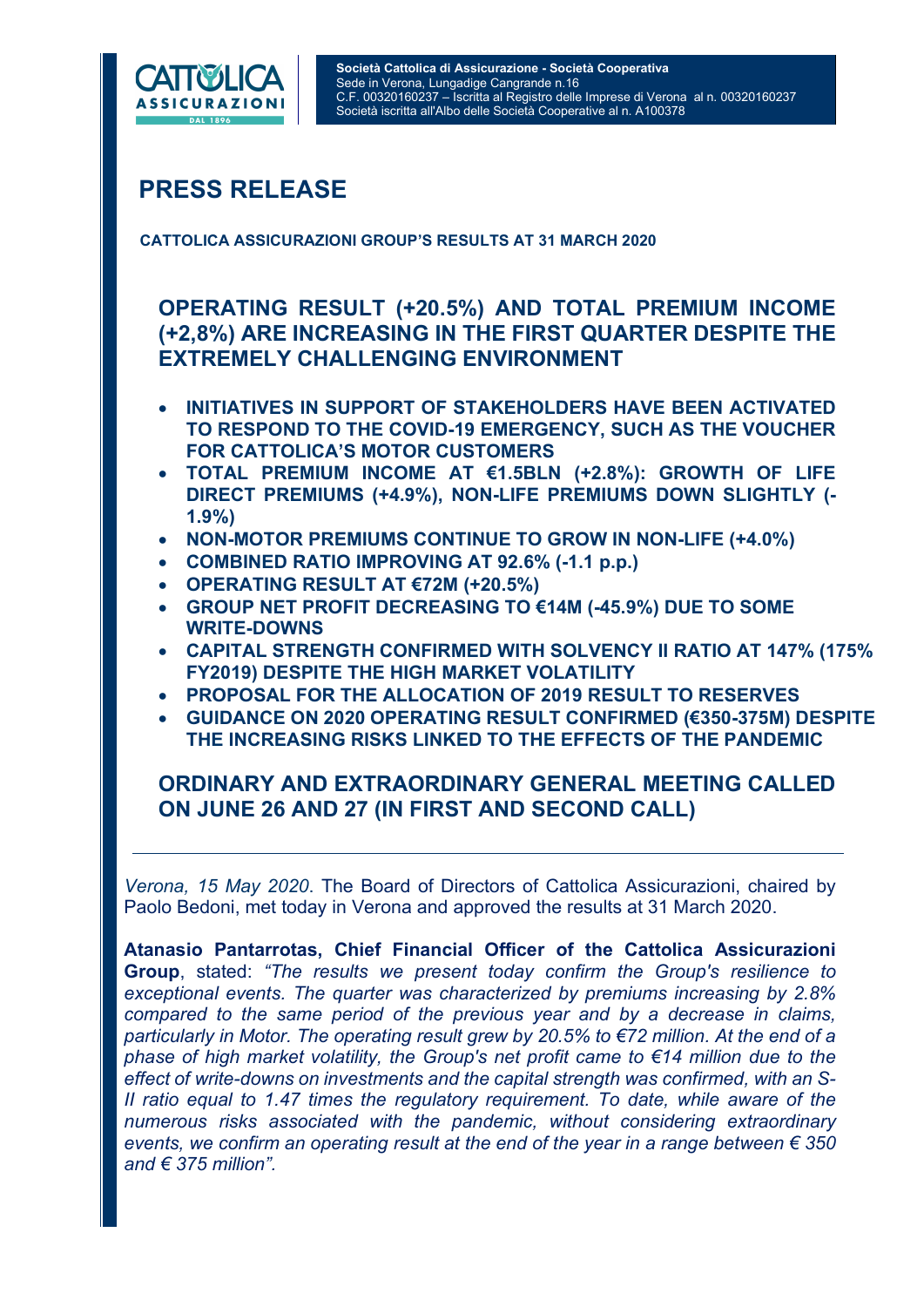

In light of the changed economic and health context, the Cattolica Group has activated numerous initiatives to contrast and reduce the negative effects of the pandemic on stakeholders. During the entire lockdown period, the Company guaranteed the continuity of internal processes thanks to the intensive use of remote work for all employees and collaborators.

In the first weeks of emergency, the Group introduced a coverage dedicated to the protection of commercial activities. At the same time, the Company introduced a new digital system for the payment of premiums and the settlement of claims and has granted an extension on the expiry dates of Non-life policies, also facilitating the suspension of the Motor TPL policies.

Thanks to an unprecedented initiative for the Company, Cattolica Assicurazioni's Motor customers will be offered a voucher equal to 1/12 of the gross annual premium, to be used when renewing or underwriting another Non-Life policy.

In collaboration with the Fondazione Cattolica, the Group has also supported the communities most affected by the pandemic, through the donation of over 2 million euros to hospitals, CEI, Caritas and other social-health and welfare organizations.

As regards the performance of the Group's business, following the lockdown undertaken by the Government to counter the spread of the pandemic, the following phenomena occurred:

- Strong decrease of both Non-Life and, especially, Life new business; from the middle weeks of March (and until the beginning of May) there was a -45.1% in Motor new business, -61.6% in Non-Motor and -81% in Life;
- Decrease in claims for almost all business lines (except for pecuniary losses), especially in Motor for which in some weeks the drop has been around -80%;
- Decrease in Life redemptions by -76% compared with the first two months of 2020.

However, starting from the last week of April, there was a partial recovery, with Motor new business growing, if compared to the average of the previous weeks, by +23% and Life new business by +10%.

As of today, there are no particularly negative trends in claims reported due to the pandemic, neither in Life nor in Non-Life.

Despite this extremely negative context, total premium income from direct and indirect Life and Non-Life business<sup>1</sup> for Q1-2020 is up by 2.8% at €1,549m. Non-Life direct premiums are down by 1.9%. The growth of Life premiums is equal to 4.9% with a sharp incidence of unit-linked products (28.7% on total premiums).

The combined ratio is improving at 92.6% (-1.1 p.p.) despite the provisions made to cover the voucher in favour of Motor customers and corresponding to 4.9% of earned premiums. The **operating result<sup>2</sup> is growing sharply by 20.5% to €72mln. The operating** RoE<sup>3</sup> stands at 7.4%.

The Group's net result<sup>4</sup> at  $\epsilon$ 14m ( $\epsilon$ 26m 1Q2019) decreased by 45.9% compared with the previous year due to write-downs of investments in equity and mutual funds.

<sup>4</sup> Net of minority interests.

<sup>&</sup>lt;sup>1</sup> Includes insurance premiums and life insurance contracts as defined by IFRS 4.

<sup>2</sup> See the Glossary.

<sup>&</sup>lt;sup>3</sup> The operational ROE is the ratio between the sum of the net operating result of the cost of subordinated debt, taxes and minority interests and the average of the Group's net equity (excluding the AFS reserve).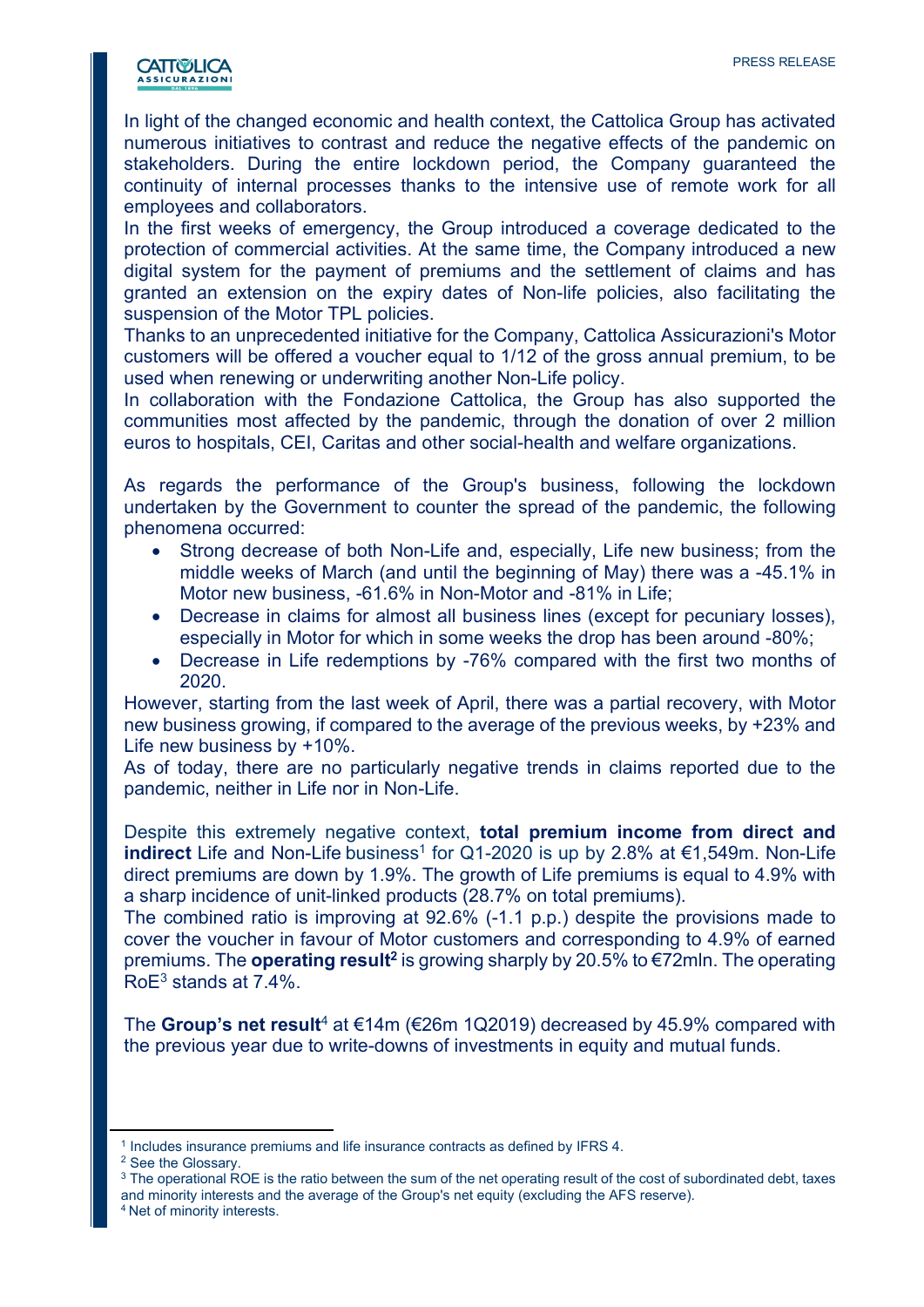

The Adjusted result  $5$  at 1Q2020 stands at  $\epsilon$ 18m down by 38.3% compared with 1Q2019 due to the above-mentioned write-downs.

#### Non-Life Business

Direct premium income is down by 1.9% at €482m. This figure includes €228m attributable to the Non-Motor segment, up by 4.0% due to the many initiatives envisaged in the Business Plan to rebalance the Non-Life business mix in favour of the Non-Motor segment. The **Motor segment** stands at  $\epsilon$ 254m, down by 6.7% mainly because of a lower premium income in the month of March 2020, following the beginning of the lockdown.

The **combined ratio<sup>6</sup>** goes from  $93.7\%$  to  $92.6\%$  (-1.1 p.p.) also thanks to the improvement in frequency linked to the lower circulation of vehicles ad in spite of provisions made for the voucher in favour of Motor customers (corresponding to 4.9 p.p. visible in the other technical items). The net claims ratio stands at 55.7% (-8.3 p.p.) whereas the expense ratio stands at 30.2%, up by 1.4 p.p., due to the business mix effect which has an impact on the commission ratio (+1.3 p.p.); the G&A expense ratio is in line with the previous year and takes into account the industrial plan investments. It should be noted that the claims ratio, in addition to the number of reported claims related to Covid-19 (especially related to business interruptions and pecuniary losses), also takes into account the estimates of IBNR claims related to the pandemic.

#### Life Business

In the Life segment, **direct premium income** is up by 4.9% at  $\epsilon$ 1,061m. Premium income is driven by a very positive increase in unit-linked products (+71.4%), in line with the actions outlined in the Plan, despite the sharp slowdown that took place in March. The new with-profit Life contracts with zero guaranteed rate have helped to further lower the average minimum guaranteed of the Group's reserves, which now stands at 0.55% (0.58% FY2019), continuing the reduction targeted in the Business Plan. Furthermore, all new traditional insurance contracts are characterised by a low capital absorption thanks to their technical features that enable a low risk profile.

#### Financial management and balance sheet position

The result of investments<sup>7</sup> stands at  $\epsilon$ 114m ( $\epsilon$ 118m 1Q2019) due to the abovementioned write-downs (-€16m). The Non-Life ordinary component is basically stable (€26m).

Investments amount to €32,159m. The gross technical reserves of the Non-Life **business** amount to €3,591m (€3,695m 1Q2019) whereas the **reserves of the Life** business, including investment contracts, amount to €26,785m (€26,886m 1Q2019).

The net consolidated shareholders' equity stands at €2,284m, down compared with 31 December 2019 (€2,351m) due to the decrease of the AFS reserve.

The Group's **Solvency II ratio** is equal to 147%, and it takes into account all the effects caused by market volatility: widening of the BTP-Euro Swap spread, very sharp fall of the stock market (FTSE MIB -27.5% from the beginning of 2020) and decrease of the risk-free rates. The ratio is calculated according to the Standard Formula using the Undertaking Specific Parameters (USPs) authorised by the supervisory authority.

<sup>&</sup>lt;sup>5</sup> It is defined as the Group's net profit minus the amortisation of the VOBA (value of business acquired, net of the related tax effects and of the share pertaining to the Group) and the impairment of goodwill, which have relevance on the Group profit but do not affect the Solvency position.

<sup>6</sup> Combined ratio of retained business: 1-(Technical balance/net premiums), inclusive of all other technical items.

 $^7$  Financial assets, excluding investments whose risk is borne by the policyholders, gross of the tax effects.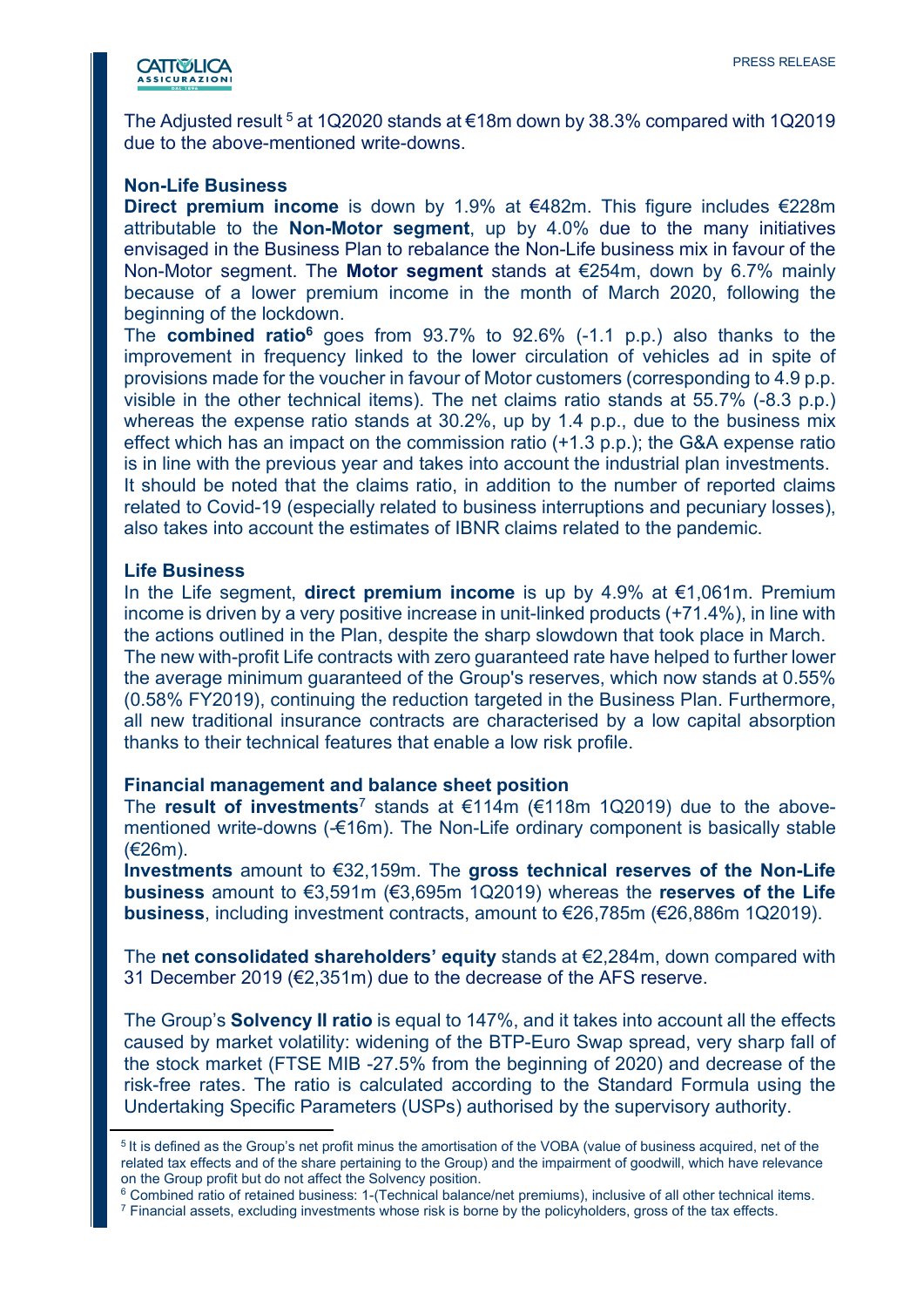

### Allocation of 2019 result

The Board of Directors has decided to comply with the recommendations of the Supervisory Authorities in the context generated by the pandemic, thus proposing no dividend distribution to the next Annual General Meeting, with the allocation of the 2019 result to reserves.

#### Sales network

At 31 March 2020 the agency network was made up of 1,389 agencies and the Bank branches distributing Group products stood at 5,955.

#### Business outlook

On February 6th, 2020, the Cattolica Board of Directors provided a forecast on the Operating Result for the current year within a range between 350 and 375 million euros. To date, this guidance is still considered realistic. However, some potential risks that could lead, should they materialise, to a reduction in this result, are worth considering and they include, among others:

- A strong increase in claims connected to the Covid-19 pandemic, not known at the moment, particularly those in the Life sector (currently not occurred);
- A significant growth of the Motor claims frequency (compared to the historical average of the last few years) over the next few months, linked to a changed behavior in the use of private vehicles for travel, when activities resume;
- A fall in economic activity much worse than current expectations leading to further drops in premium income, a strong increase in the number of claims in certain business lines (a typical consequence of severe recessions) associated with a sharp increase of Life redemptions, due to the need for liquidity of customers;

The net profit result will also depend on other factors, such as any write-downs, as occurred during the Q1-2020.

\*\*\*\*\*\*

The Corporate Financial Reporting Manager, Atanasio Pantarrotas, states pursuant to paragraph 2 of Article 154bis of the Consolidated Law on Finance that the accounts information contained in this press release matches the results of the documents, books and financial records.

The Board of Directors of Cattolica Assicurazioni decided to call the Extraordinary and Ordinary Annual General Meeting on 26 and 27 June 2020, in first and second call, respectively.

\*\*\*\*\*\*

The agenda of the Annual General Meeting is as follows:

#### Extraordinary Meeting

- Articles of Association: changes to articles number 23, 29, 30, 32, 33, 37, 38, 39, 40, 41, 42, 46 and 59. Consequent and correlated resolutions.
- Proposal to assign a proxy to the Board of Directors, pursuant to art. 2443 of the Italian civil code, to increase the share capital in divisible form, in one or more tranches, by 30 June 2025, for a maximum total amount of Euro 500 million,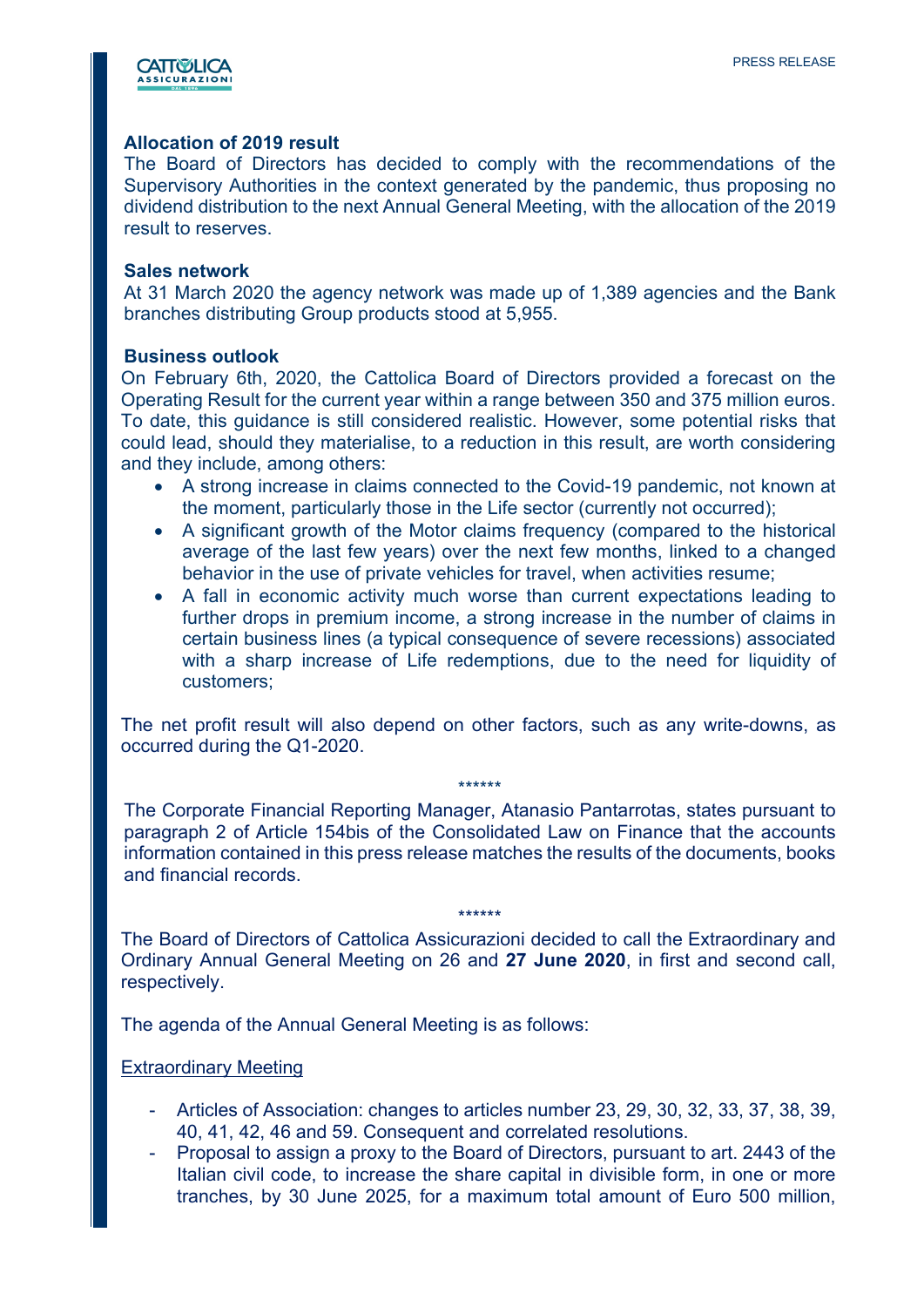

including any share premium, through the issue of ordinary shares without nominal value and having the same characteristics as those in circulation, to be offered in option to the entitled parties, with the widest faculty to establish, from time to time, in compliance with the limits indicated above, the methods, terms and conditions of the transaction, including the issue price, including any share premium, and enjoyment. Consequent modification of art. 6 of the Articles of Association. Related and consequent resolutions.

#### Ordinary Meeting

- Approval of the 2019 financial statements and the accompanying report, with consequent and correlated resolutions.
- Assignment of the statutory audit engagement for the 2021-2029 financial years and determination of the consideration for the assignment. Consequent and correlated resolutions;
- Decisions relating to the remuneration policies and Remuneration Report pursuant to art. 123-ter of TUF and IVASS regulation number 38/2018.
- Authorisation to purchase and sell own shares in accordance with the law. Inherent and consequent resolutions.
- Proposal for revocation, for just cause, of the Director Alberto Minali.

The reports on the items on the agenda will be made available at the headquarters and on the website www.cattolica.it within the terms established by current regulations.

\*\*\*\*\*\*

The results at 31 March 2020 will be presented to the financial community at 10:30 CET on Monday 18 May 2020, in a conference call (with Italian, English and original audio). The numbers to dial are: + 39 02 805 88 11 from Italy, + 44 1 212818003 from the United Kingdom and +1 718 7058794 from the United States. Journalists may follow the event by calling +39 02 805 88 27 (listen-only mode). The results presentation will be available on the homepage of the site www.cattolica.it in the Investor Relations section.

# SOCIETÁ CATTOLICA DI ASSICURAZIONE

Cattolica Assicurazioni is one of the main players on the Italian insurance market and the only cooperative company in its industry to be listed on the Milan Stock Exchange, where it has been present since November 2000. With nearly 3.5 million customers who rely on the insurance solutions and products it distributes, the Group has total premiums of nearly €7 billion (2019). At the Group level, Cattolica has 1,395 agencies spread throughout Italy, covering both large cities and smaller towns, and a network of 1,887 agents. For further information: www.cattolica.it/profilo-societario

### **CONTACTS**

**Investor Relations Officer Media Relations Office**  Atanasio Pantarrotas, CFA Erminia Frigerio – Media Relations Tel. +39 045 8391738 erminia.frigerio@cattolicaassicurazioni.it Investor.relations@cattolicaassicurazioni.it Tel +39 337 1165255

 Angelo Cipriani – Local media Tel. +39 347 5074052 angelo.cipriani@cattolicaassicurazioni.it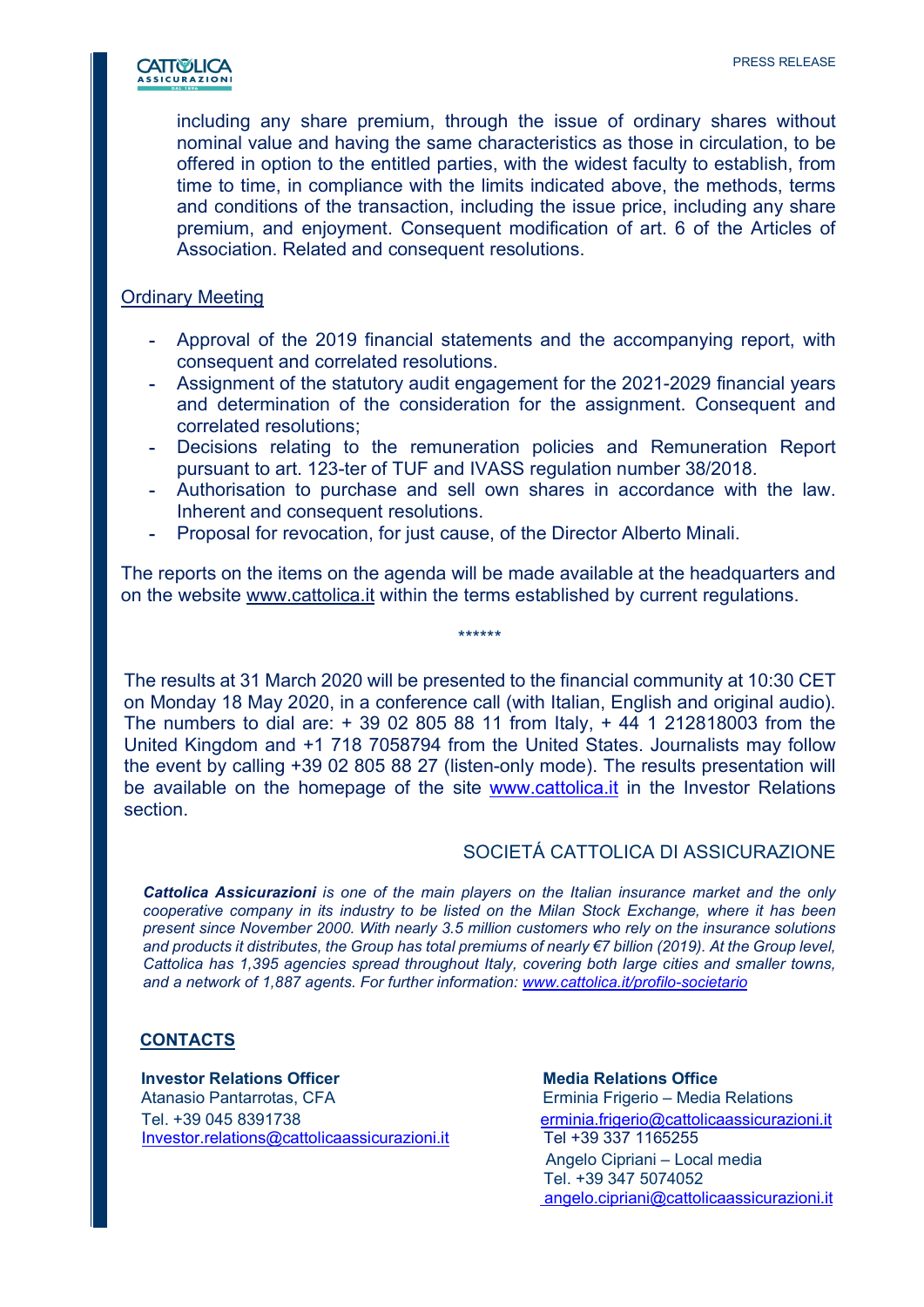

#### Comin & Partners

Gianluca Comin (329 8603580 – 06 89169407) Presidente e Founder gianluca.comin@cominandpartners.com

#### Comin & Partners

 Lelio Alfonso (334 6054090 – 02 87042400) Managing Partner Milano lelio.alfonso@cominandpartners.com

**Contract Contract** 

# Summary of the main Group data:

| (amounts in millions of $\epsilon$ )                                                   | 31.03.2019        | 31.03.2020      | var $%$   |
|----------------------------------------------------------------------------------------|-------------------|-----------------|-----------|
| Net premiums                                                                           |                   |                 | $4.1\%$   |
| Net charges relating to claims                                                         | 1.424<br>$-1,441$ | 1,482<br>$-859$ | $-40.4%$  |
| <b>Operating expenses</b>                                                              | $-180$            | $-183$          | 1.4%      |
| of which commission and other acquisition costs                                        | $-127$            | $-134$          | 5.0%      |
| of which other administration expenses                                                 | $-53$             | $-49$           | $-7.4%$   |
| Other revenues net of other costs (other technical income<br>and charges)              | $-18$             | $-49$           | n.s.      |
| Income on ordinary gross investments Class C                                           | 134               | 149             | 10.6%     |
| Income on ordinary gross investments Class D                                           | 161               | $-443$          | n.s.      |
| Commissions income net of commissions expense                                          | 0                 | $\overline{0}$  | n.s.      |
| Operating expenses relating to investments                                             | $-12$             | -14             | 17.1%     |
| <b>RESULT OF INSURANCE BUSINESS AND FINANCIAL</b><br><b>OPERATIONS</b>                 | 68                | 83              | 23.1%     |
| Other revenues net of other operating costs                                            | -8                | $-11$           | 43.7%     |
| <b>OPERATING RESULT</b>                                                                | 60                | 72              | 20.5%     |
| Realised and valuation income                                                          | $\overline{2}$    | $-15$           | n.s.      |
| Interests on subordinated debt                                                         | $-7$              | $-7$            | 0.6%      |
| Net income from investments in subsidiaries, associate<br>companies and joint ventures | 1                 | $\overline{1}$  | 47.5%     |
| Other revenues net of other non-operating costs                                        | $-12$             | $-12$           | 5.5%      |
| PROFIT (LOSS) BEFORE TAXATION FOR THE YEAR                                             | 44                | 39              | $-11.2%$  |
| <b>Taxes</b>                                                                           | $-16$             | $-19$           | 23.1%     |
| <b>CONSOLIDATED RESULT FOR THE PERIOD</b>                                              | 28                | 20              | $-30.5\%$ |
| of which pertaining to the Group                                                       | 26                | 14              | $-45.9%$  |
| of which pertaining to minority interests                                              | $\overline{2}$    | 6               | n.s.      |